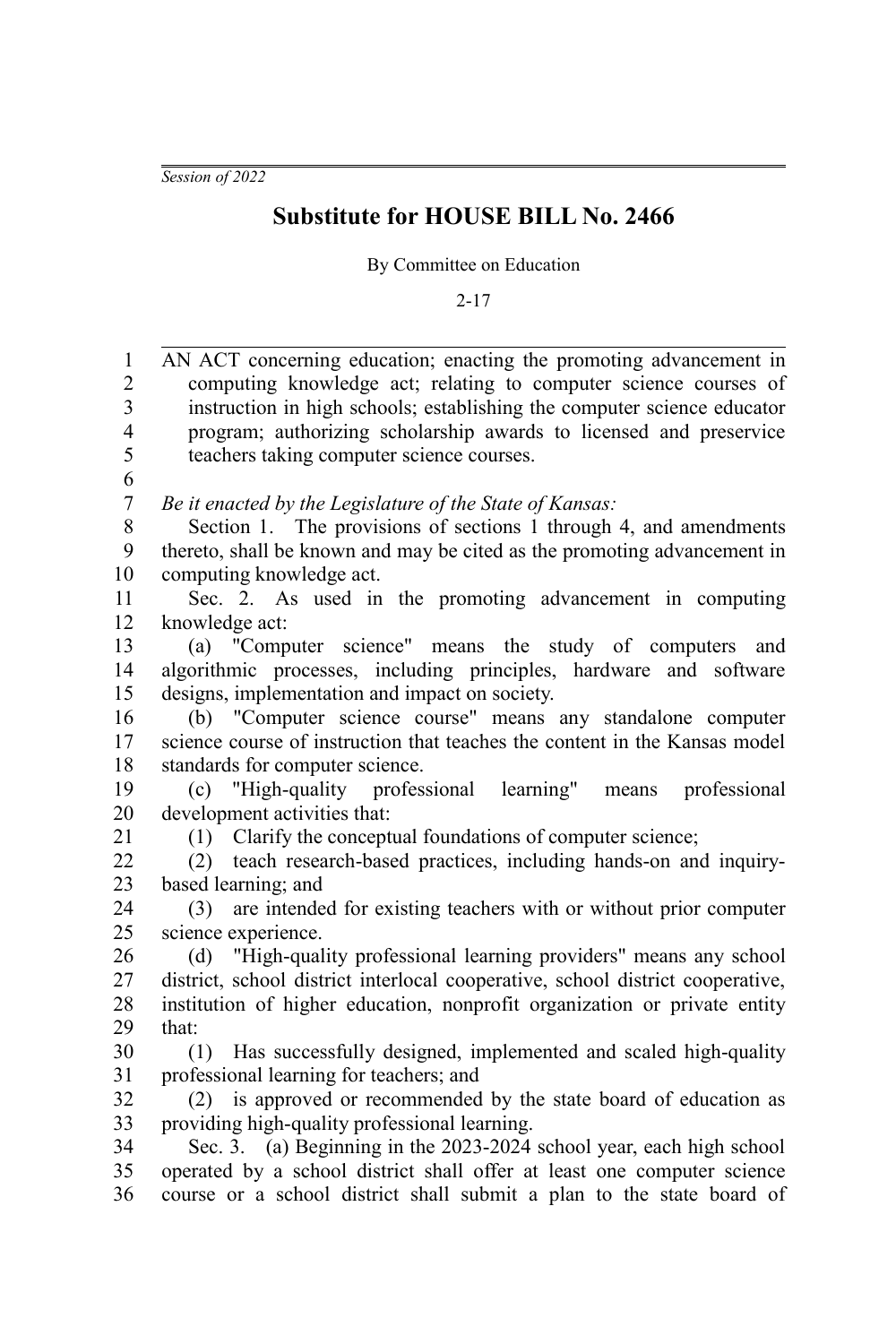education describing how such district intends to offer such course and the school year such course will first be offered. 1 2

3

4 5

(1) Be high quality; (2) meet or exceed the Kansas model standards for computer science

(b) A computer science course offered pursuant to this section shall:

established by the state board of education; and (3) be made available in a traditional classroom setting, blended 6 7

learning environment, online-based or other technology-based format that is tailored to meet the needs of each high school and each participating student. 8 9 10

(c) (1) On or before January 15, 2023, and each January 15 thereafter, the state board shall prepare and submit a report to the governor and the legislature on the progress made pursuant to this act. Such report shall include for the immediately preceding school year: 11 12 13 14

(A) The number of high schools that offered at least one computer science course; 15 16

(B) the number of high-quality professional learning providers that received grants pursuant to section 4, and amendments thereto; 17 18

(C) the number of teachers prepared by high-quality professional learning providers; 19 20

(D) the number of teachers teaching computer science courses as compared to the number of teachers prepared by high-quality professional learning providers; and 21  $22$ 23

(E) the number of students reached, including the number and percentage of such students disaggregated by gender, race, ethnicity and socioeconomic status, by high-quality professional learning providers. 24 25 26

27

(2) The provisions of this subsection shall expire on July 1, 2025.

Sec. 4. (a) Subject to appropriations therefor, the state board of education may award grants to high-quality professional learning providers to develop and implement teacher professional development programs for the computer science courses required to be taught pursuant to section 3, and amendments thereto. 28 29 30 31 32

(b) Grants awarded pursuant to this section may be used for the following purposes: 33 34

35

(1) Providing high-quality professional learning;

(2) credentialing for computer science teachers, including, but not limited to, reimbursement to teachers or providers for professional learning, exam fees or college coursework; 36 37 38

(3) supporting computer science professional learning, including mentoring and coaching; 39 40

(4) creating resources to support implementation of this act; 41

- (5) student recruitment; and 42
- (6) the development of teacher preparation programs. 43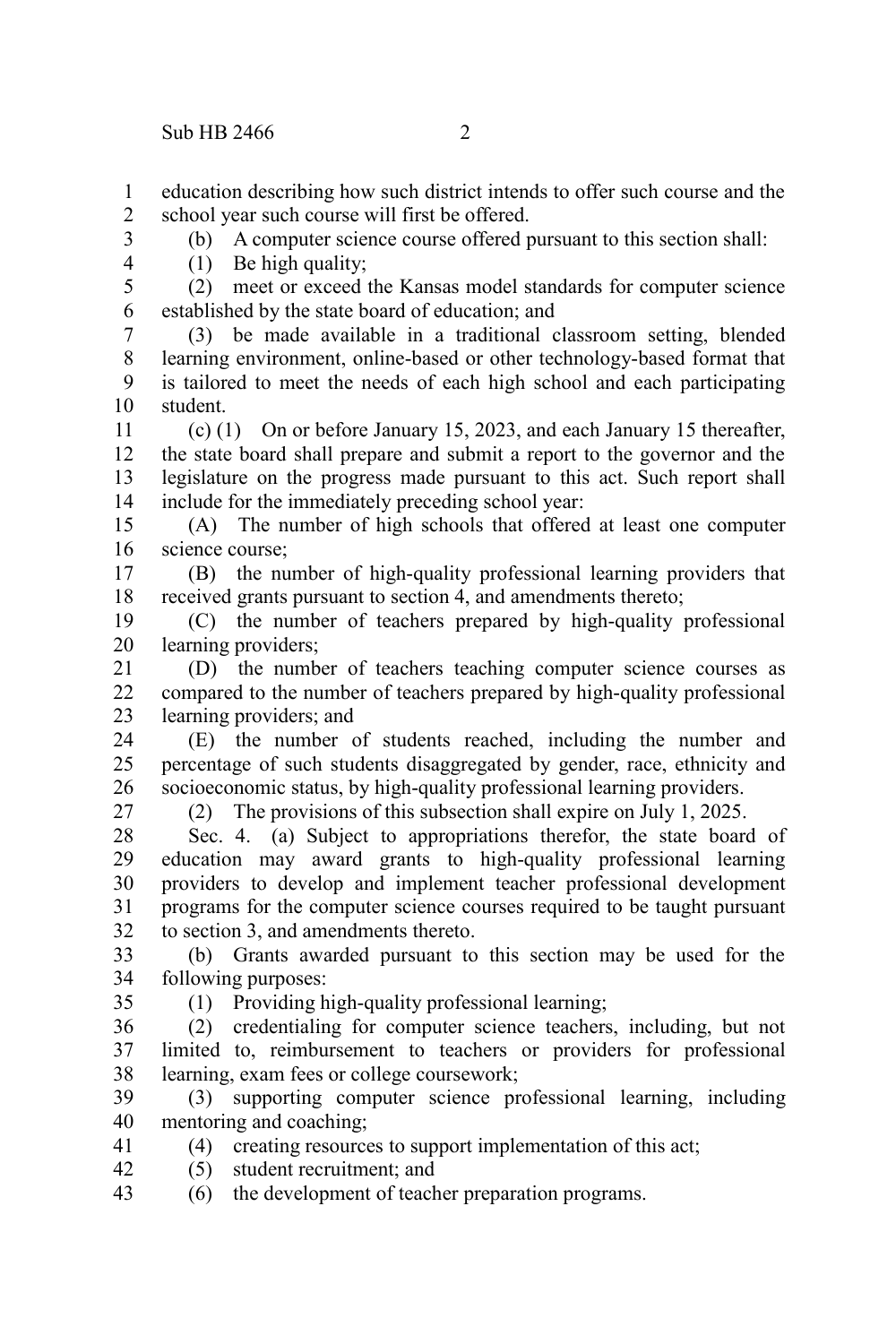(c) As a condition of receiving a grant pursuant to this section, a high-quality professional learning provider shall submit an application to the state department of education on a form and in a manner determined by the state department of education. The application shall, at a minimum, address how the provider will: 1 2 3 4 5

(1) Recruit new and existing teachers with little to no computer science background; 6 7

(2) use research-based or evidence-based practices for high-quality professional development; 8 9

(3) focus the professional learning on the conceptual foundations of computer science; 10 11

(4) reach and support marginalized racial and ethnic groups underrepresented in computer science; 12 13

(5) provide teachers with concrete experience with hands-on, inquirybased practices; 14 15

16

(6) accommodate both teacher and student needs; and

(7) ensure that participating districts shall begin offering a computer science course within the same or next school year after the teacher receives the professional learning. 17 18 19

(d) The state board of education shall prioritize the following applications: 20 21

(1) School districts that work in partnership with providers of highquality professional learning;  $22$ 23

(2) proposals that describe strategies to enroll female students, students from marginalized racial and ethnic groups underrepresented in computer science, students eligible for free and reduced-price meals, students with disabilities and English language learners; and 24 25 26 27

(3) proposals from rural or urban areas that experience difficulties providing computer science offerings. 28 29

(e) Each high-quality professional learning provider that receives a grant pursuant to this section shall annually report to the state board of education: 30 31 32

33 34 (1) The number of teachers prepared;

(2) the number of students reached;

(3) the number and percent of students reached disaggregated by gender, race, ethnicity and socioeconomic status; and 35 36

(4) the number of teachers and school districts that implemented computer science courses versus the number of prepared teachers that attended professional learning. 37 38 39

Sec. 5. (a) There is hereby established the computer science educator program to promote the advancement of computer science licensed and preservice teacher preparation in Kansas. 40 41 42

(b) Subject to appropriations therefor, the state board of regents may 43